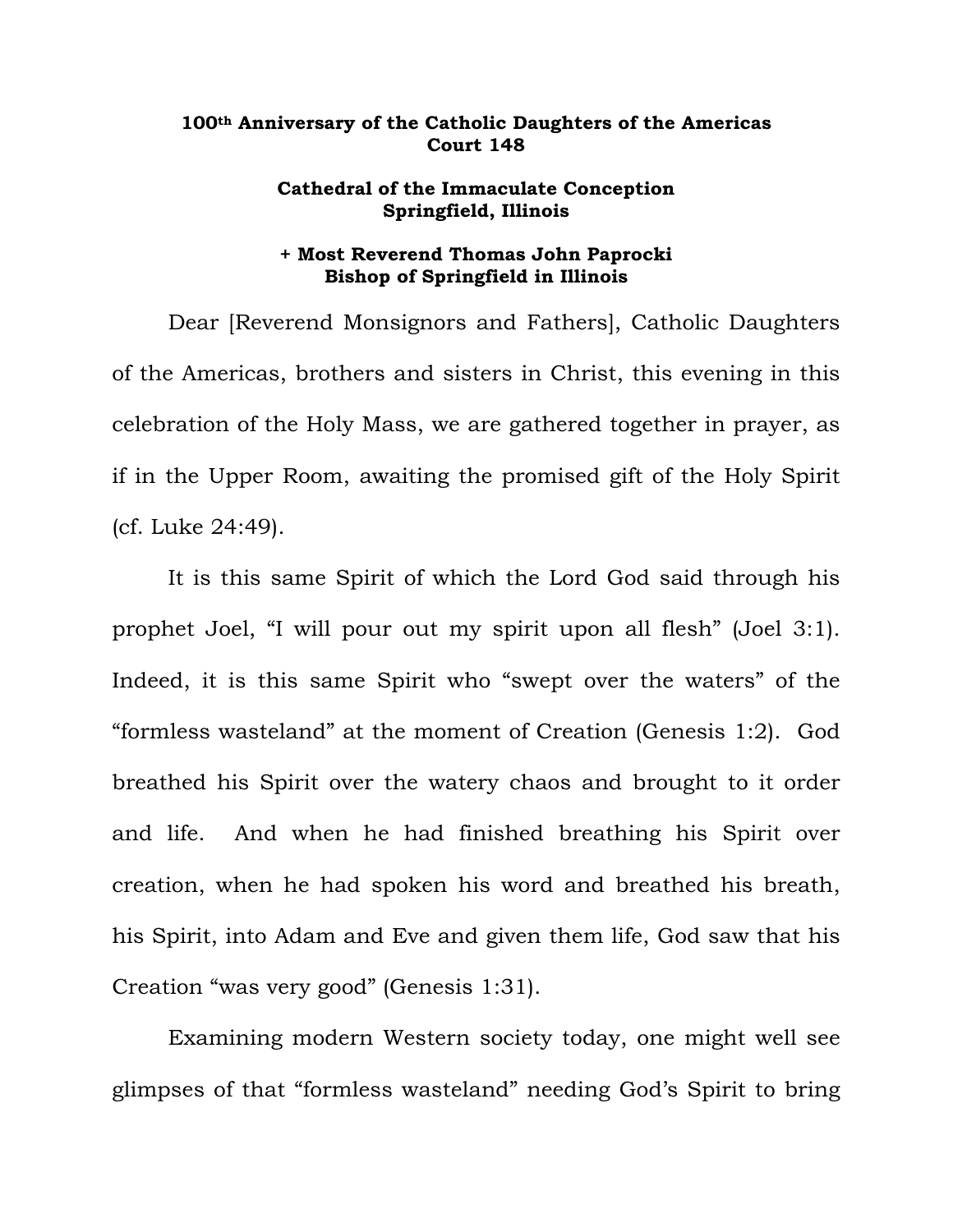order and life to chaos. What was once known to be morally right is now becoming condemned as intolerant and what was once known to be in accord with the natural law is being challenged and threatened with moral and social degeneration.

We see a certain evidence of this in the passage of the recent legislation that authorized civil unions in the State of Illinois. Some people rationalize their views and their behavior saying, "Civil unions became legal in Illinois on June 1st, but the world didn't end and the sun rose as usual on June  $2<sup>nd</sup>$ ." Well, yes, the sun rose again this morning, but on what kind of world?

Marriage is a social institution that pre-dates Christianity. Jesus did not invent marriage. He made matrimony a sacrament between the baptized, but marriage between a man and a woman has always been one of the fundamental units of a stable social order from the beginning of civilization.

Unfortunately we now see an increasing number of children born out of wedlock; today, 52.3% of children born in the United States of America are born outside of marriage.<sup>1</sup> The number of families headed by a husband and wife is also declining; presently in the United States, just 48.4% of families are under the care of a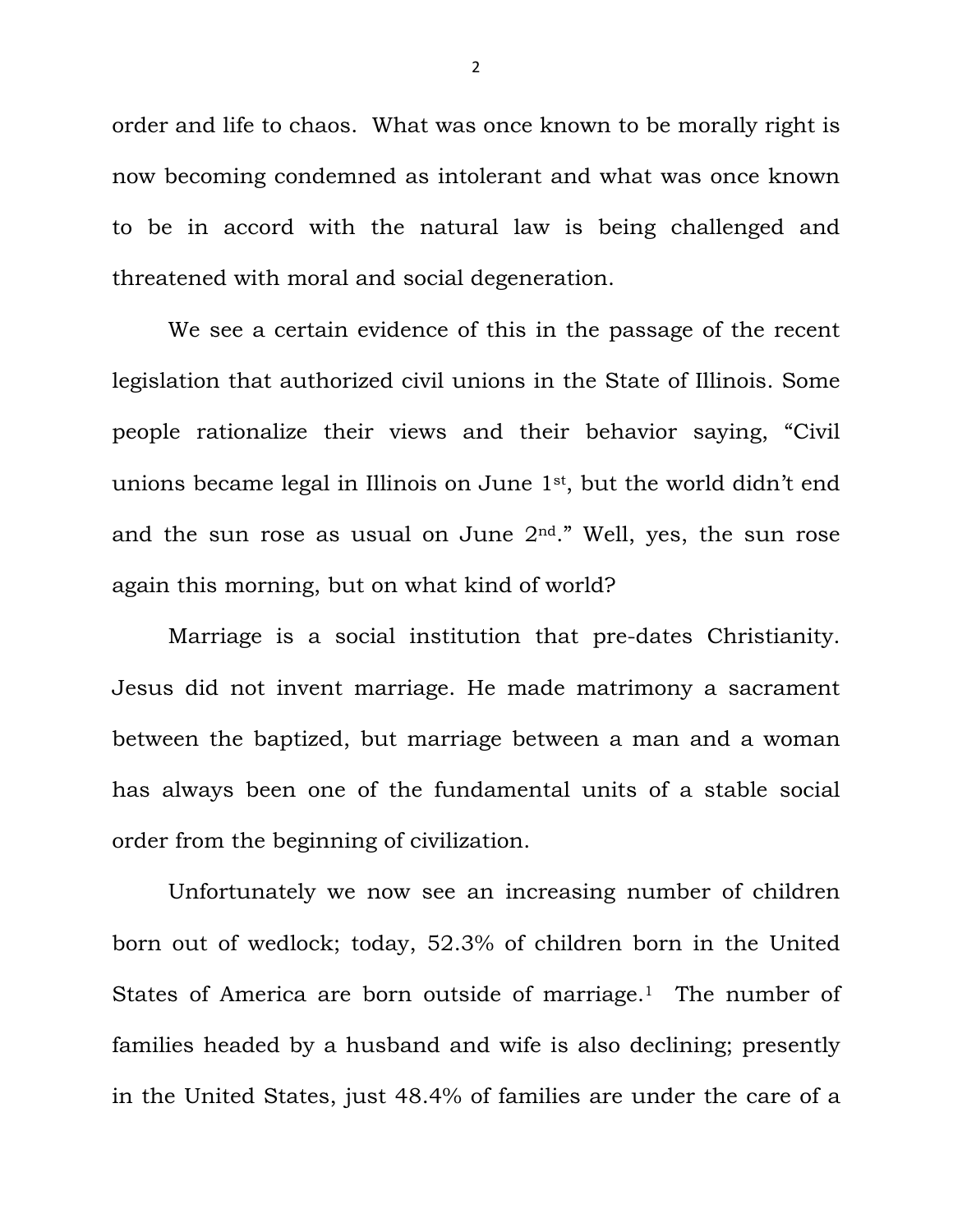husband and wife.2 That's down from 70.5% of families that were headed by married-couple families just forty-one years ago, in 1970.3

Looking around society today, one might well ask, "Is this very good?" Certainly these figures do not bode well for the future of our nation.

To the extent that parts of modern society are contrary to the authentic good, we must examine our part and the role we have – or have not – played, for this formless wasteland has come about because of a weakening of conscience and of poorly formed consciences in particular. We need today a fresh and renewed outpouring of the Holy Spirit to bring order to this chaos and to breathe life into us once again!

In his address this past weekend to the cultural world of Croatia – and, really, to all of Europe and the West – Pope Benedict XVI spoke of the conscience as "the bulwark against all forms of tyranny."4

 Noting the great confusion of the world today and the lack of moral guidance, he said:

3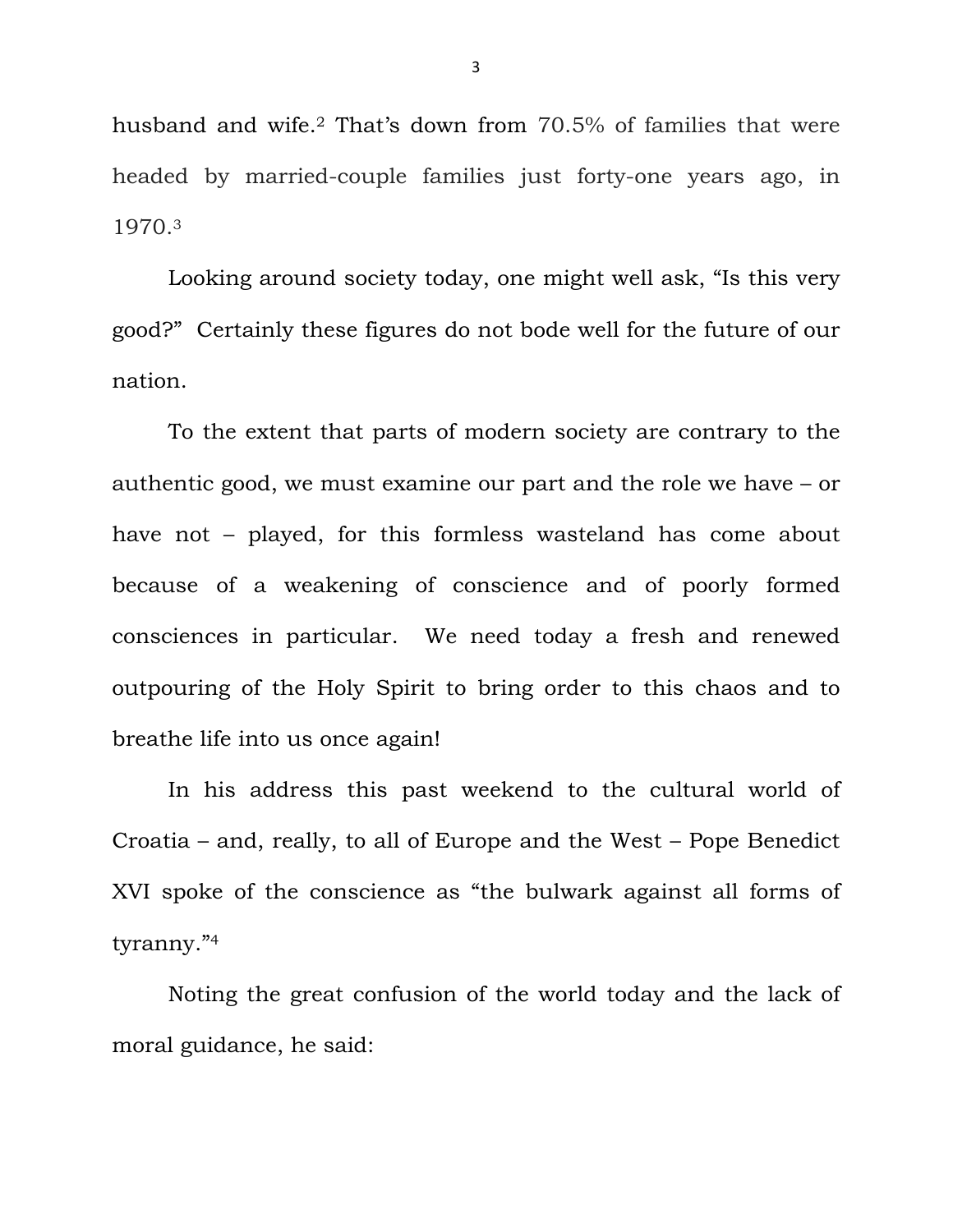If, in keeping with the prevailing modern idea, conscience is reduced to the subjective field to which religion and morality have been banished, then the crisis of the West has no remedy and Europe is destined to collapse in on itself. If, on the other hand, conscience is rediscovered as the place in which to listen to truth and good, the place of responsibility before God and before fellow human beings – in other words, the bulwark against all forms of tyranny – then there is hope for the future.5

His words ring equally true here in these United States of America. We must rediscover the beauty of a properly formed conscience, upon which "the quality of social and civil life and the quality of democracy depend in large measure."6

 How, then, do we rediscover the truth of an authentically formed conscience as the place of responsibility before God and fellow human beings? We do so by restoring the value and the importance of the family and by seeking to defend and safeguard it from the many threats, these various forms of tyranny, which surround it.

 The traditional family headed by a mother and a father is vital to the quality of social and civic life because it is within the family that the conscience is first formed and right and wrong is learned. The conscience is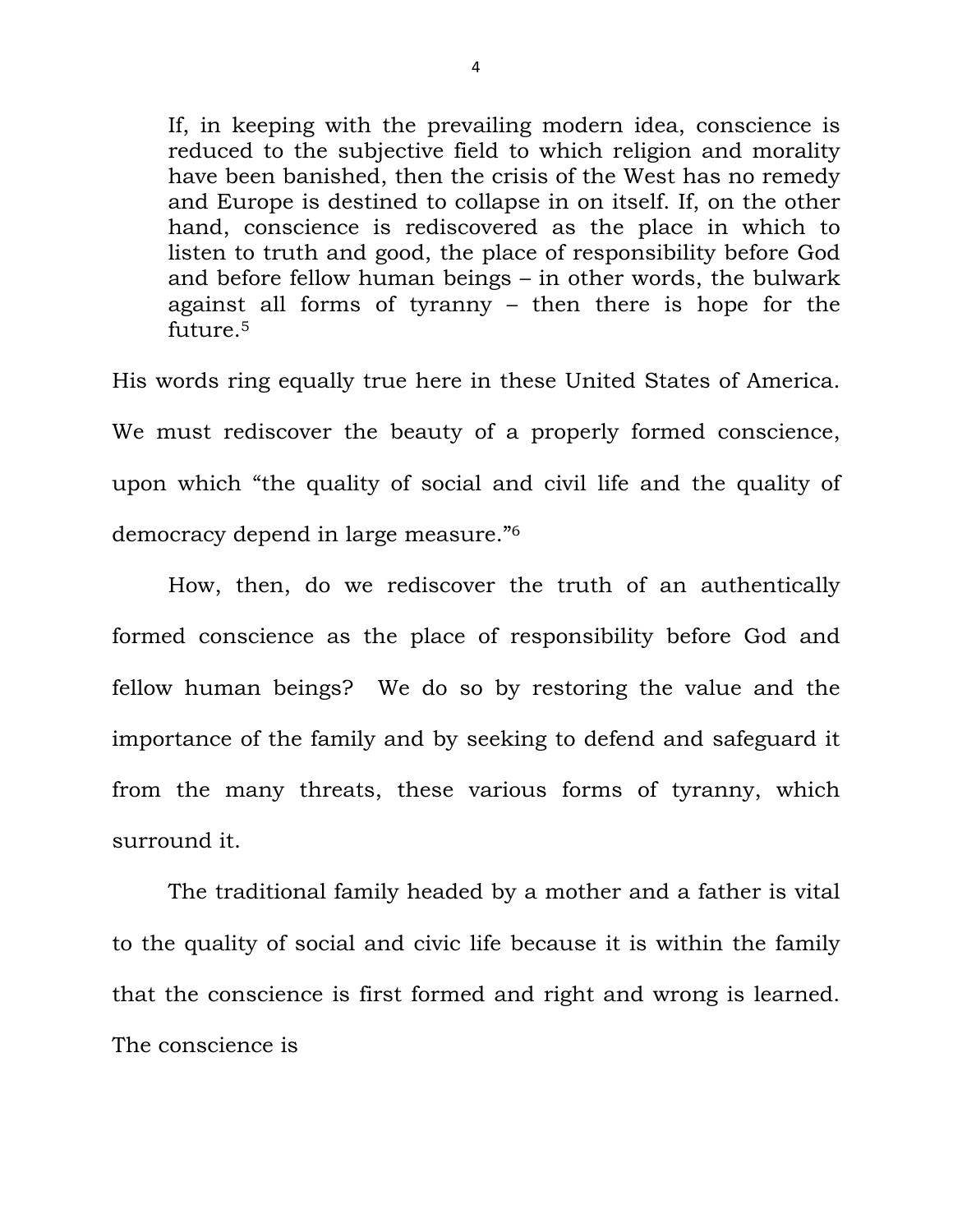learnt in infancy and adolescence, is then lived out in every area of life, in games, in sport, in interpersonal relations, in art, in voluntary service to the poor and the suffering, and once it has been assimilated it can be applied to the most complex areas of political and economic life so as to build up a *polis* [a city] that is welcoming and hospitable, but at the same time not empty, not falsely neutral, but rich in humanity, with a strongly ethical dimension. It is here that the *lay faithful* are called to give generously of the formation they have received, guided by the principles of the Church's Social Doctrine, for the sake of authentic secularism, social justice, the defense of life and of the family, freedom of religion and education.7

This is why we can rightly refer to the family as the building block of civilization. And it is to the family and to the teaching of the faith, that you, dear Catholic Daughters of the Americas, must rededicate yourselves anew with an ever greater zeal.

 Even as the family weakens and is under attack, the fundamental and foundational importance of the family has not diminished; it never will diminish.

Several years ago, in 2001, Blessed Pope John Paul II declared that "the time of the family has arrived."8 By this the Holy Father meant that the time has come for families to ground themselves more solidly in Christ and in the teachings of the Church, to properly form the consciences of the young and of the old, so as to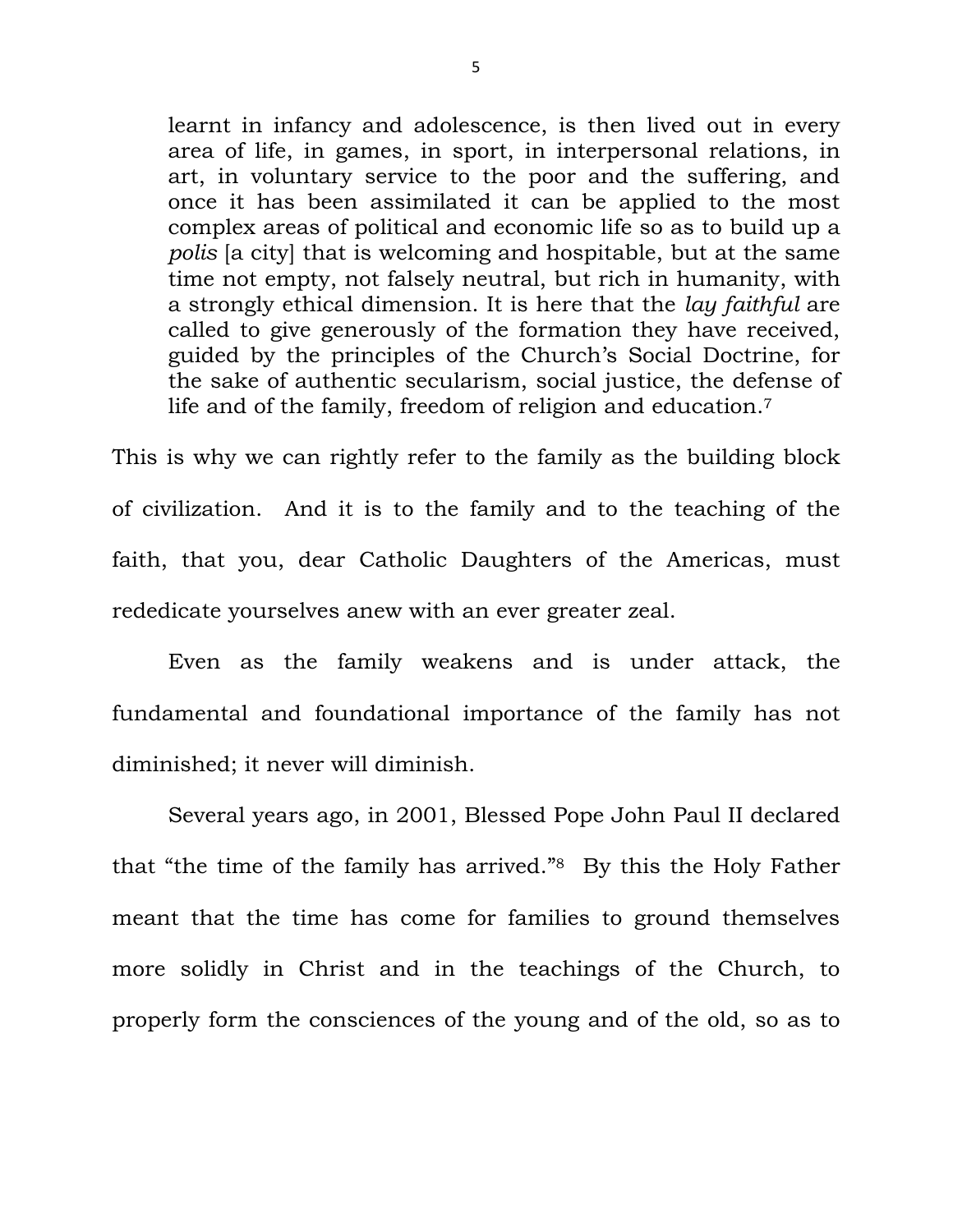transform society into a place where every person can attain his or her full potential in accord with what is good and true.

Because so much of family life and the passing on of faith and morals belongs to mothers and grandmothers, this important task rests upon you, dear women; your time has arrived.

 Among the many reasons that could be proposed for the breakdown of modern families and society, one might suggest the greatest of these is an over-emphasis on freedom and a lack of emphasis on responsibility; indeed, the principal cause could be understood to be a false understanding of freedom, that ultimately turns people into slaves of their own desires. As the Holy Father Benedict XVI said this past weekend:

Freedom without commitment to the truth is made into an absolute, and individual well-being through the consumption of material goods and transient experiences is cultivated as an ideal, obscuring the quality of interpersonal relations and deeper human values; love is reduced to sentimental emotion and to the gratification of instinctive impulses, without a commitment to build lasting bonds of reciprocal belonging and without openness to life. We are called to oppose such a mentality! Alongside what the Church says, the testimony and commitment of the Christian family – your concrete testimony – is very important, especially when you affirm the inviolability of human life from conception until natural death, the singular and irreplaceable value of the family founded upon matrimony and the need for legislation which supports families in the task of giving birth to children and educating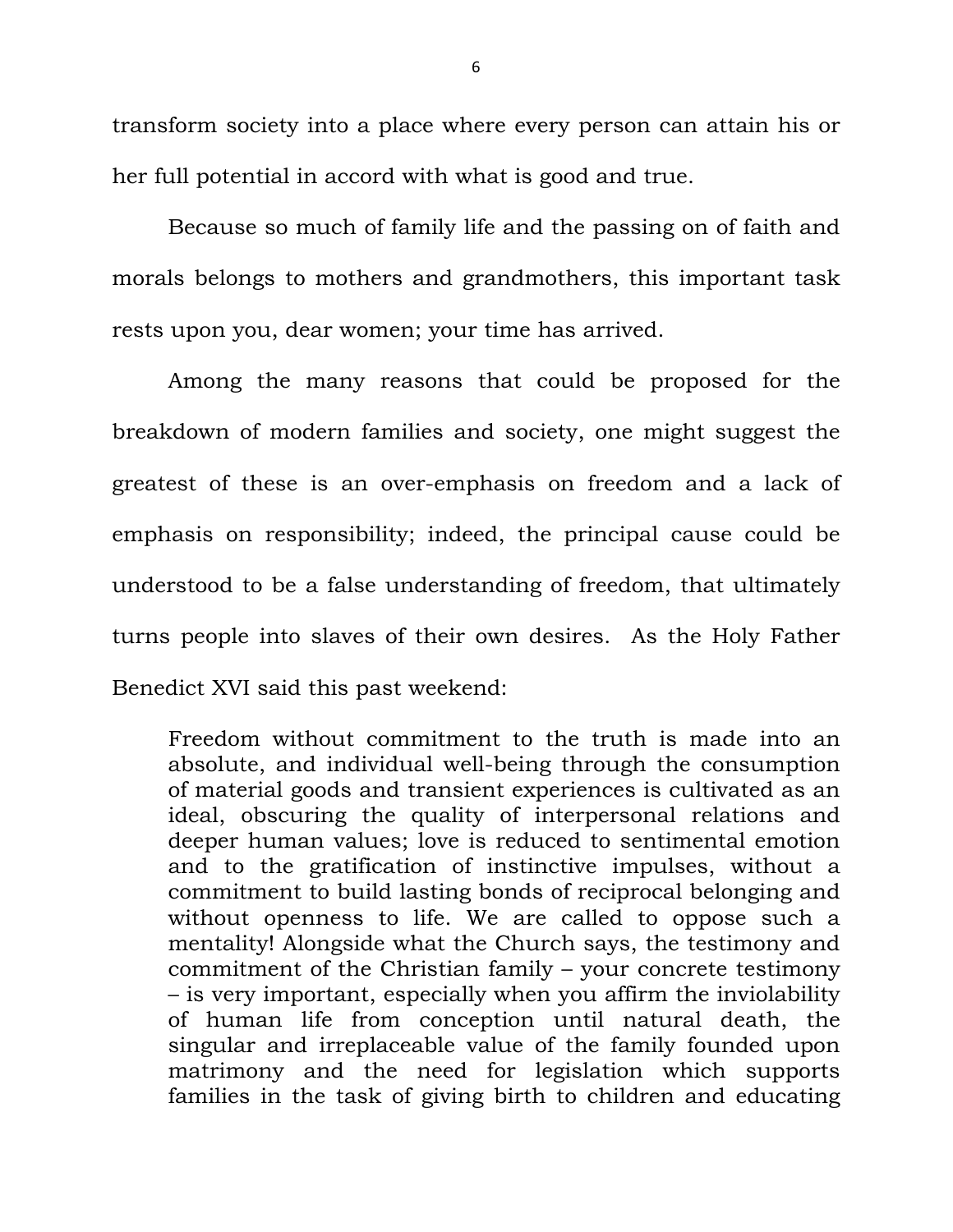them. Dear families, be courageous! Do not give in to that secularized mentality which proposes living together as a preparation, or even a substitute for marriage! Show by the witness of your lives that it is possible, like Christ, to love without reserve, and do not be afraid to make a commitment to another person! Dear families, rejoice in fatherhood and motherhood! Openness to life is a sign of openness to the future, confidence in the future, just as respect for the natural moral law frees people, rather than demeaning them!9

This is where you, the Catholic Daughters of the Americas, come into play.

 Relying solely upon human ingenuity and strategies, the renewal of society is impossible, but "for God all things are possible" (Matthew 19:26).

 Let us, then, implore God Most High: "Lord, send out your Spirit, and renew the face of the earth" (Psalm 104:30). Let us beg the Lord to pour out his Holy Spirit upon all humanity and lead us into the fullness of truth, who is Jesus Christ, that all people might be united in charity.

 As we call upon the Holy Spirit to restore order and life to society, let us seek to form our consciences properly, so that we might always act with the knowledge of the truth to choose that which is good. If we use the gifts of the Holy Spirit often and well